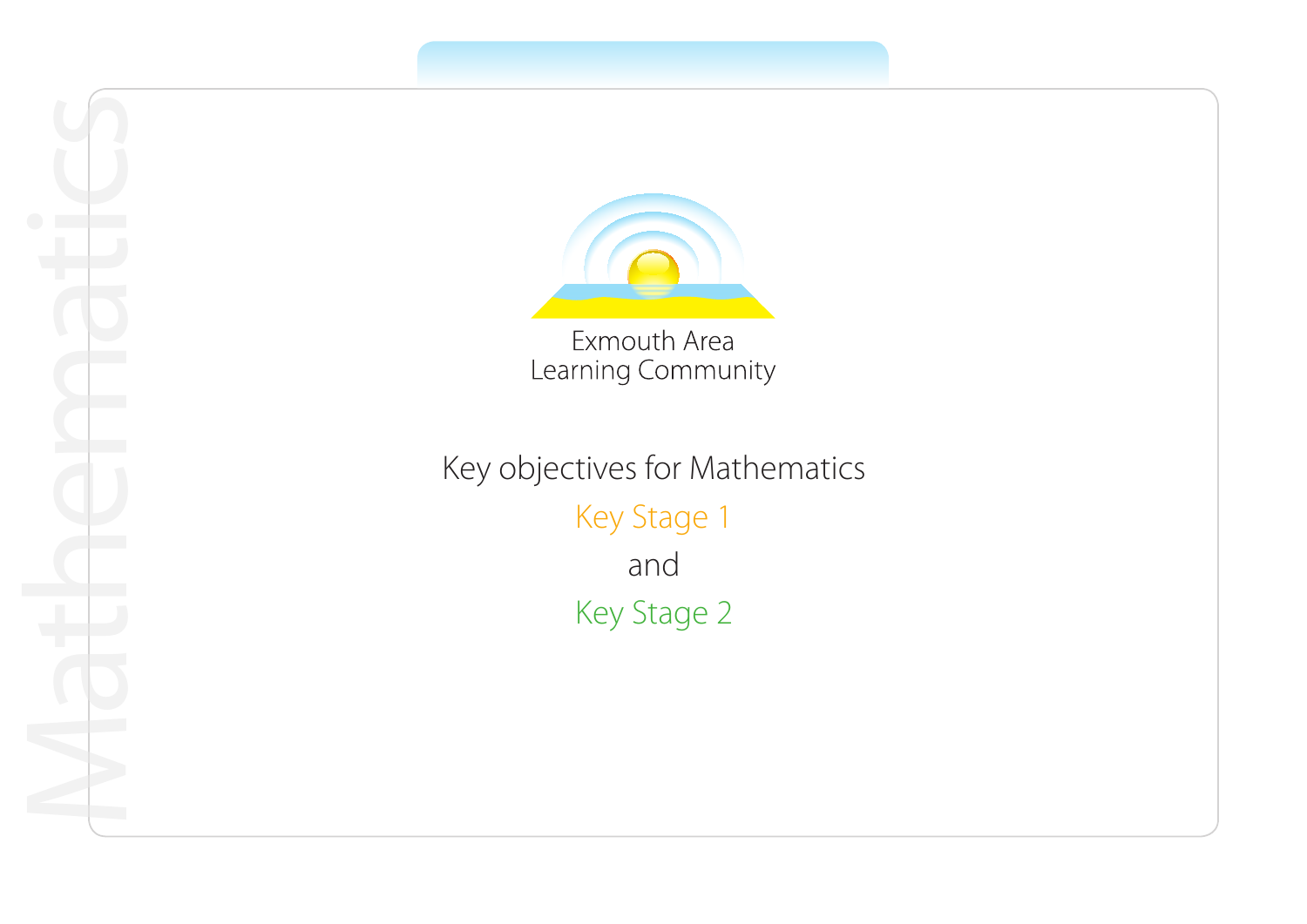#### Year 1 Maths - Key Objectives

- 1 Count to and across 100, forwards and backwards, beginning with 0 or 1, or from any given number.
- 2 Count, read and write numbers to 100 in numerals.
- 3 Read, write and interpret mathematical statements involving addition (+), subtraction (–) and equals (=) signs.
- 4 Given a number, identify one more and one less.
- 5 Represent and use number bonds and related subtraction facts within 20.
- 6 Add and subtract one-digit and two-digit numbers to 20, including zero.
- 7 Recognise, find and name a half as one of two equal parts of an object, shape or quantity.
- 8 Recognise, find and name a quarter as one of four equal parts of an object, shape or quantity.
- 9 Measure and begin to record length/height, weight/mass, capacity/volume & time.
- 10 Recognise and know the value of different denominations of coins and notes.
- 11 Sequence events in chronological order using language.

- 12 Recognise and use language relating to dates, including days of the week, weeks, months and years.
- 13 Tell the time to the hour and half past the hour and draw the hands on a clock face to show these times.
- 14 Recognise and name common 2-D shapes (e.g. Square, circle, triangle).
- 15 Recognise and name common 3-D shapes (e.g. Cubes, cuboids, pyramids & spheres).

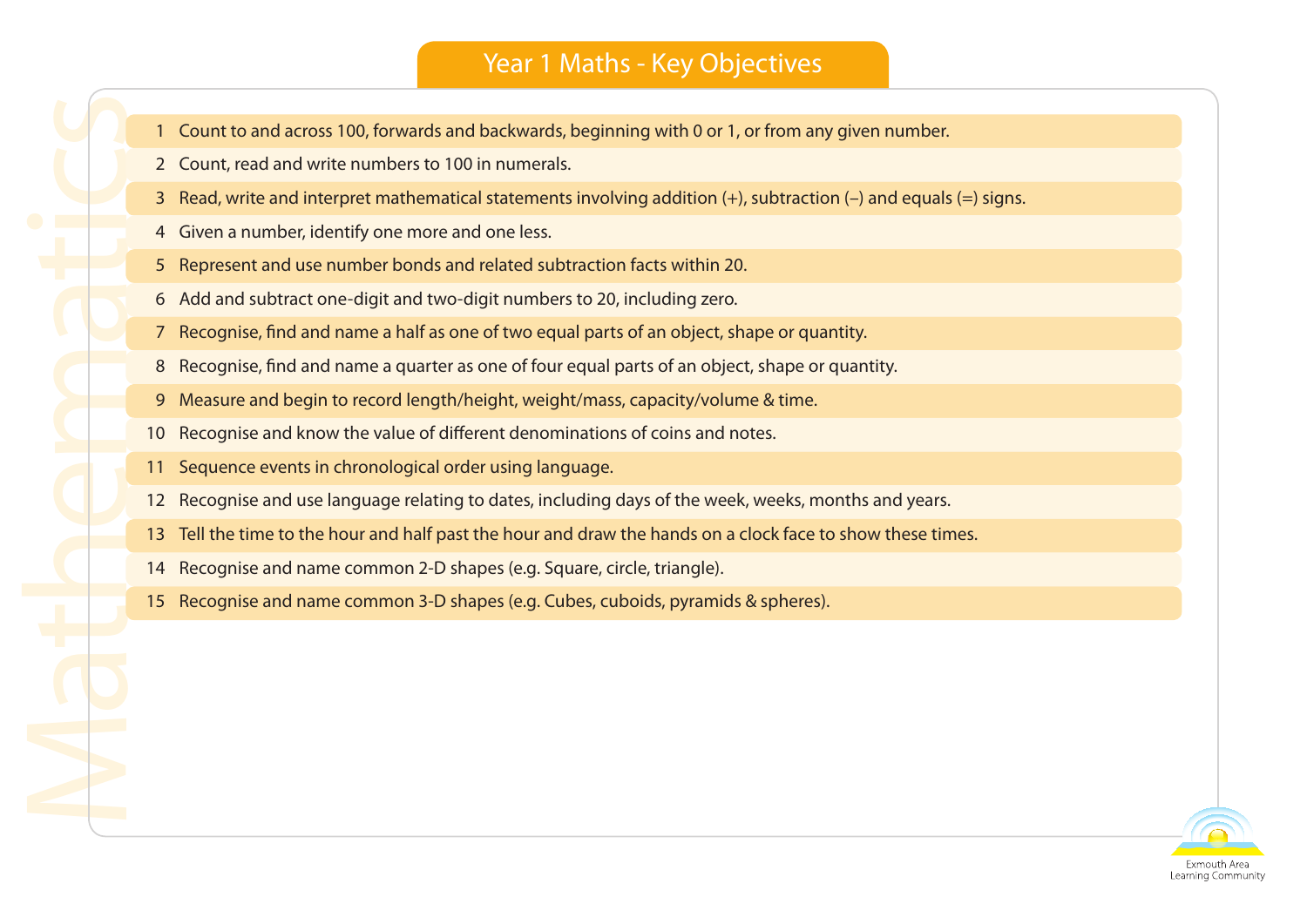#### Year 2 Maths - Key Objectives

- 1 Count in steps of 2, 3, and 5 from 0, and in tens from any number, forward and backward.
- 2 Recognise the place value of each digit in a two-digit number.

- 3 Compare and order numbers from 0 up to 100; use  $\langle \cdot \rangle$  and = signs.
- 4 Use place value and number facts to solve problems; recall and use addition and subtraction facts to 20 fluently, and derive and use related facts up to 100.
- 5 Add and subtract numbers using concrete objects, pictorial representations, and mentally, including: TU+U, TU+T, TU+TU and U+U+U.
- 6 Recognise and use the inverse relationship between addition and subtraction and use this to check calculations and solve missing number problems.
- 7 Recall and use multiplication and division facts for the 2, 5 and 10 multiplication tables, including recognising odd and even numbers.
- 8 Calculate mathematical statements for multiplication and division within the multiplication tables and write them using the multiplication  $(x)$ , division  $(+)$  and equals  $(=)$  signs.
- 9 Recognise, find, name and write fractions 1/3, 1/4 , 2/4 and 3/4 of a length, shape, set of objects or quantity.
- 10 Write simple fractions for example,  $1/2$  of 6 = 3 and recognise the equivalence of  $2/4$  and  $1/4$ .
- 11 Recognise and use symbols for pounds  $(E)$  and pence  $(p)$ ; combine amounts to make a particular value.
- 12 Tell and write the time to five minutes, including quarter past/to the hour and draw the hands on a clock face to show these times.
- 13 Identify and describe the properties of 2-D shapes, including the number of sides and line symmetry in a vertical line.
- 14 Identify and describe the properties of 3-D shapes, including the number of edges, vertices and faces.
- 15 Interpret and construct simple pictograms, tally charts, block diagrams and simple tables.

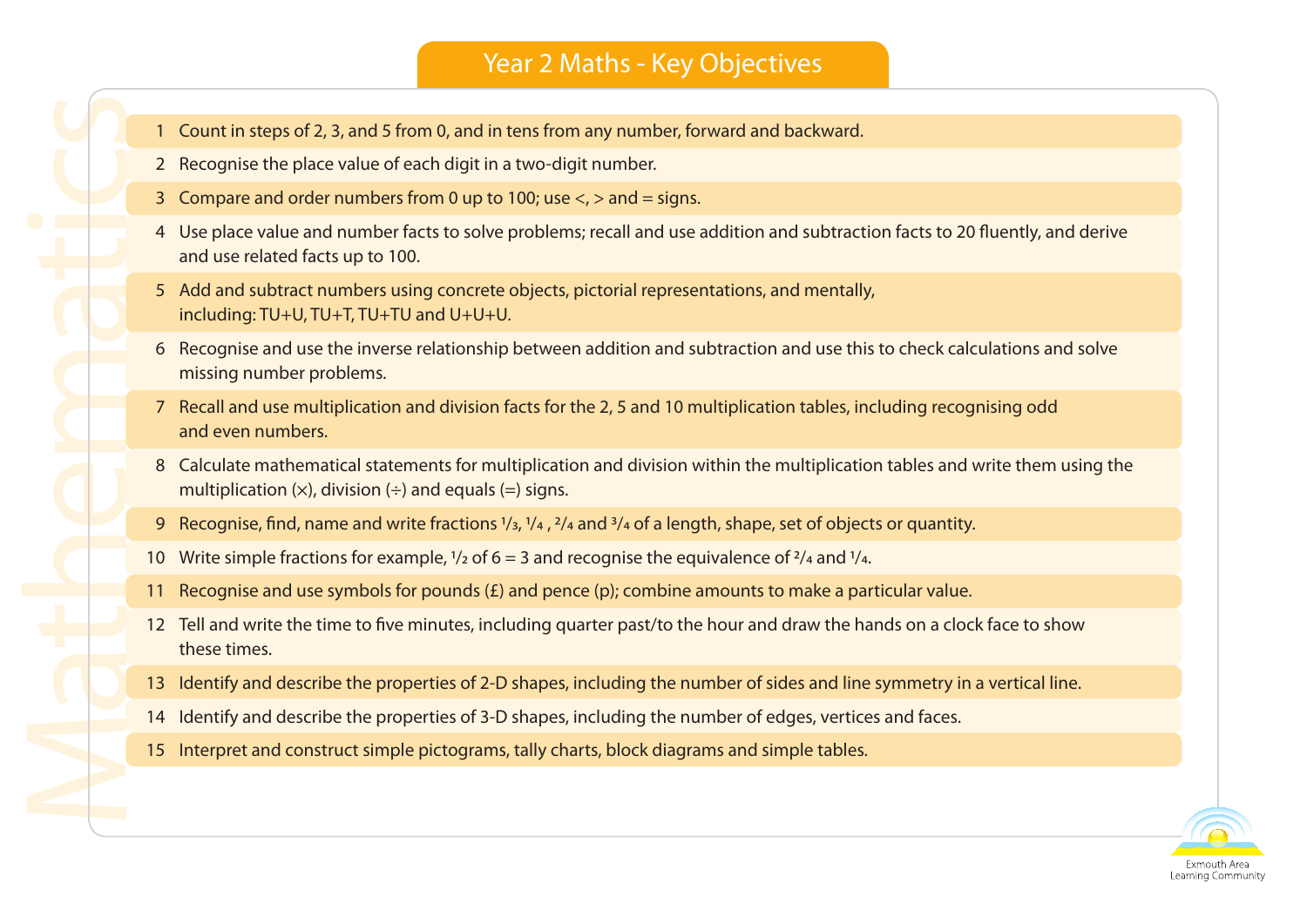# Year 3 Maths - Key Objectives

- 1 Count from 0 in multiples of 4, 8, 50 and 100; find 10 or 100 more or less than a given number.
- 2 Compare and order numbers up to 1000.
- 3 Add and subtract numbers mentally, including: HTU+U, HTU+T and HTU+H.
- 4 Add and subtract numbers with up to three digits, using formal written methods of columnar addition and subtraction.
- 5 Estimate the answer to a calculation and use inverse operations to check answers.
- 6 Recall and use multiplication and division facts for the 3, 4 and 8 multiplication tables.
- 7 Count up and down in tenths.

- 8 Recognise that tenths arise from dividing an object into 10 equal parts and in dividing one-digit numbers or quantities by 10.
- 9 Compare and order unit fractions, and fractions with the same denominators.
- 10 Recognise and show, using diagrams, equivalent fractions with small denominators.
- 11 Recognise, find and write fractions of a discrete set of objects: unit fractions and non-unit fractions with small denominators.
- 12 Add and subtract fractions with the same denominator within one whole [for example,  $5/7 + 1/7 = 6/7$ ].
- 13 Measure, compare, add and subtract: lengths (m/cm/mm); mass (kg/g); volume/capacity (l/ml).
- 14 Measure the perimeter of simple 2-D shapes.
- 15 Add and subtract amounts of money to give change, using both £ and p in practical contexts.
- 16 Tell and write the time from an analogue clock, including using Roman numerals from I to XII, and 12-hour and 24-hour clocks.
- 17 Estimate and read time with increasing accuracy to the nearest minute.
- 18 Identify horizontal and vertical lines and pairs of perpendicular and parallel lines.
- 19 Identify whether angles are greater or less than a right angle.
- 20 Interpret and present data using bar charts, pictograms and tables.

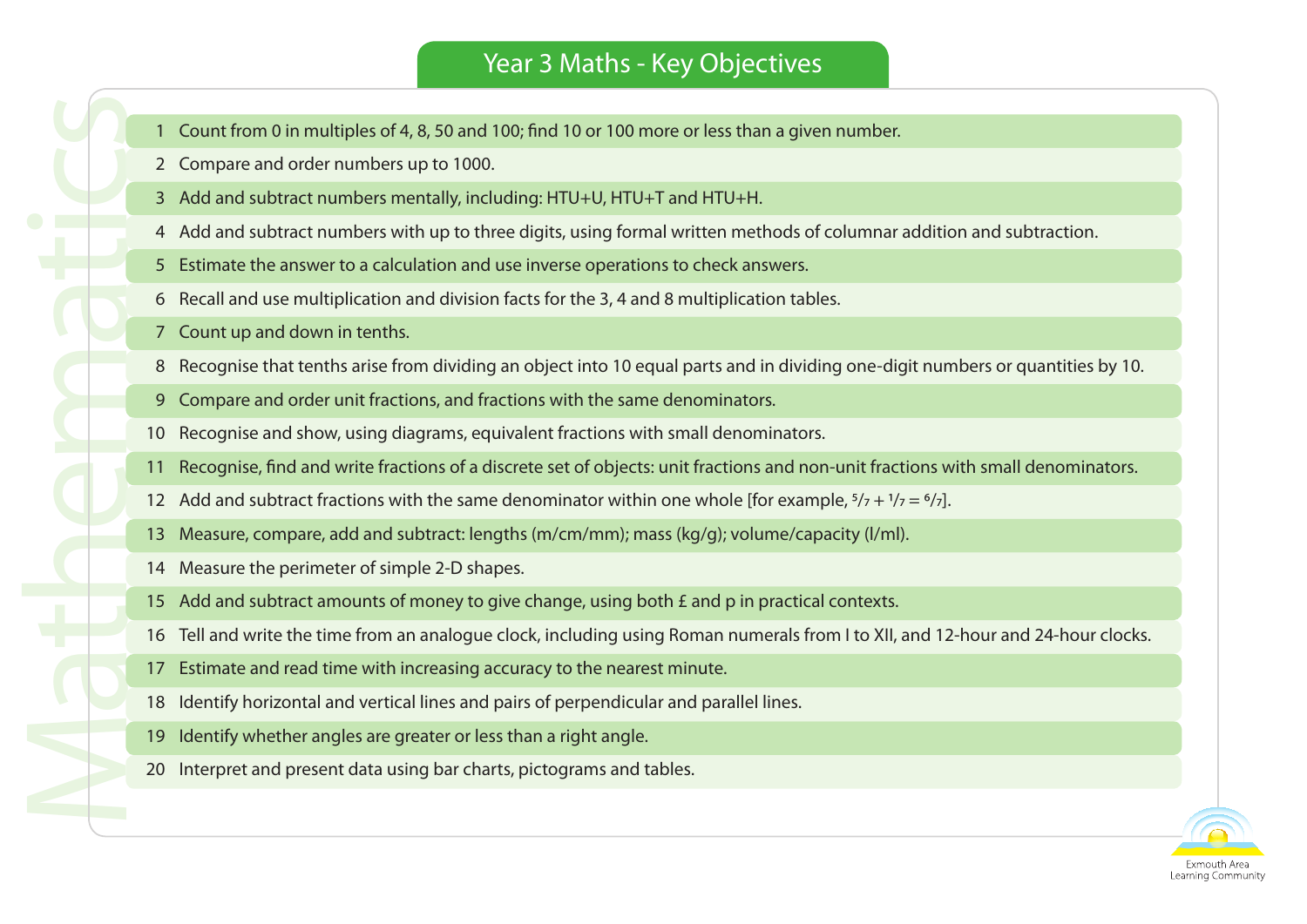# Year 4 Maths - Key Objectives

- 1 Count backwards through zero to include negative numbers.
- 2 Recognise the place value of each digit in a four-digit number.
- 3 Round any number to the nearest 10, 100 or 1000.
- 4 Recall multiplication and division facts for multiplication tables up to  $12 \times 12$ .
- 5 Use place value, known and derived facts to multiply and divide mentally, including: multiplying by 0 and 1; dividing by 1; multiplying together three numbers.
- 6 Recognise and use factor pairs and commutativity in mental calculations.
- 7 Multiply two-digit and three-digit numbers by a one-digit number using formal written layout.
- 8 Recognise that hundredths arise when dividing an object by one hundred and dividing tenths by ten.
- 9 Recognise and write decimal equivalents to  $\frac{1}{4}$ ,  $\frac{1}{2}$  and  $\frac{3}{4}$ .

- 10 Find the effect of dividing a one- or two-digit number by 10 and 100, identifying the value of the digits in the answer as ones, tenths and hundredths.
- 11 Round decimals with one decimal place to the nearest whole number.
- 12 Compare numbers with the same number of decimal places up to two decimal places.
- 13 Convert between different units of measure; estimate, compare and calculate different measures, including money in pounds and pence.
- 14 Find the area of rectilinear shapes by counting squares.
- 15 Solve problems involving converting from hours to minutes; minutes to seconds; years to months; weeks to days.
- 16 Compare and classify geometric shapes, including quadrilaterals and triangles, based on properties and sizes.
- 17 Complete a simple symmetric figure with respect to a specific line of symmetry.
- 18 Describe positions on a 2-D grid as coordinates in the first quadrant.
- 19 Describe movements between positions as translations of a given unit to the left/right and up/down.
- 20 Interpret and present discrete and continuous data using appropriate graphical methods, including bar charts and time graphs.

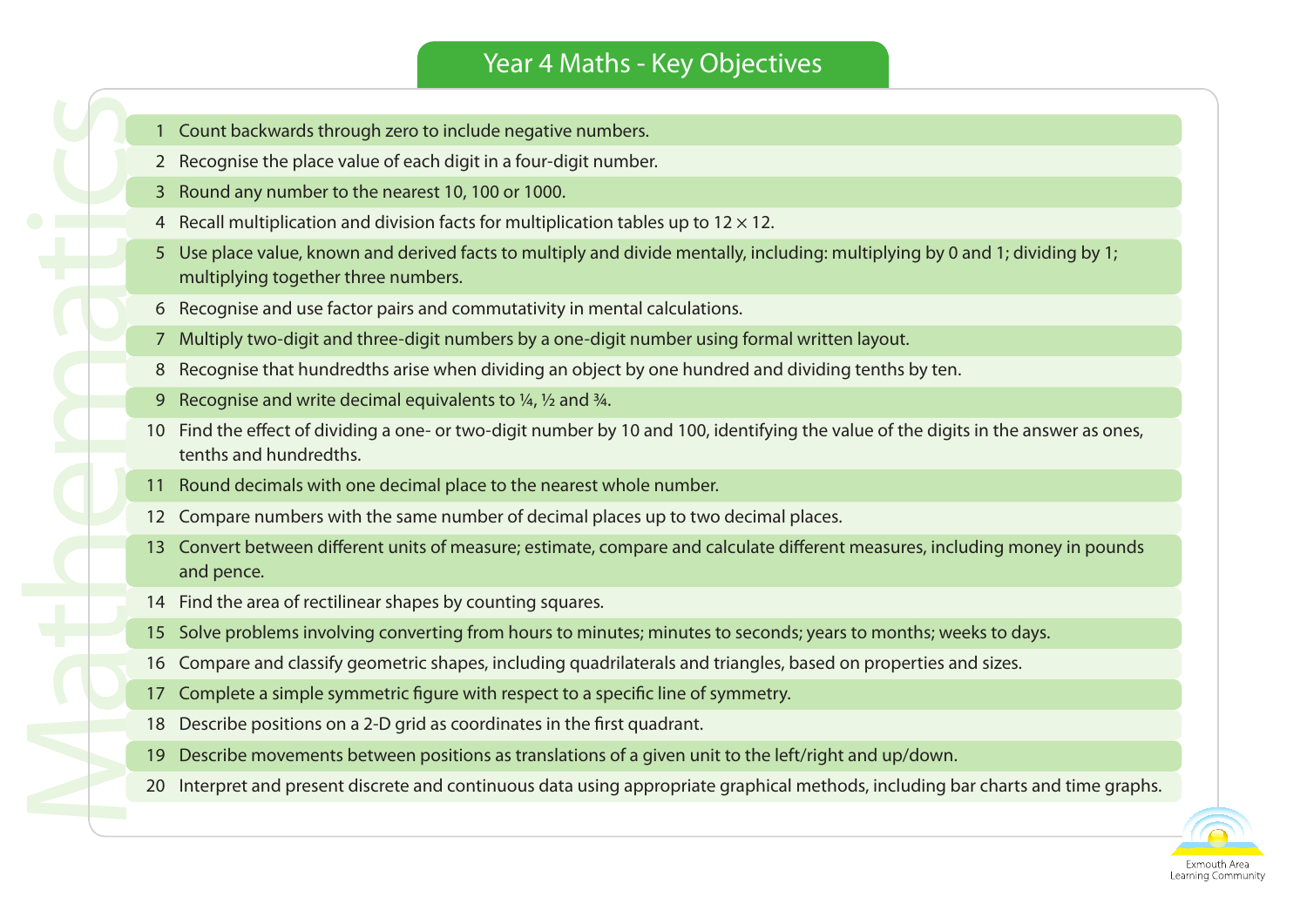# Year 5 Maths - Key Objectives

1 Interpret negative numbers in context, count forwards and backwards with positive and negative whole numbers, including through zero.

2 Read Roman numerals to 1000 (M) and recognise years written in Roman numerals.

3 Recognise and use square numbers and cube numbers, and the notation for squared  $\binom{3}{2}$  and cubed  $\binom{3}{2}$ .

4 Use rounding to check answers to calculations and determine, in the context of a problem, levels of accuracy.

5 Identify multiples and factors, including finding all factor pairs of a number, and common factors of two numbers.

6 Know and use the vocabulary of prime numbers, prime factors and composite (non-prime) numbers.

- 7 Establish whether a number up to 100 is prime and recall prime numbers up to 19.
- 8 Multiply and divide whole numbers and those involving decimals by 10, 100 and 1000.
- 9 Multiply numbers up to 4 digits by a one- or two-digit number using a formal written method, including long multiplication for two-digit numbers.
- 10 Divide numbers up to 4 digits by a one-digit number using the formal written method of short division and interpret remainders appropriately for the context.
- 11 Recognise mixed numbers and improper fractions and convert from one form to the other and write mathematical statements > 1 as a mixed number.
- 12 Compare and order fractions whose denominators are all multiples of the same number.
- 13 Identify, name and write equivalent fractions of a given fraction, represented visually, including tenths and hundredths.
- 14 Add and subtract fractions with the same denominator and denominators that are multiples of the same number.
- 15 Multiply proper fractions and mixed numbers by whole numbers, supported by materials and diagrams.
- 16 Read and write decimal numbers as fractions.

- 17 Round decimals with two decimal places to the nearest whole number and to one decimal place.
- 18 Read, write, order and compare numbers with up to three decimal places.
- 19 Recognise the per cent symbol (%) and understand that per cent relates to 'number of parts per hundred', and write percentages as a fraction with denominator 100, and as a decimal.
- 20 Understand and use approximate equivalences between metric units and common imperial units such as inches, pounds and pints.
- 21 Measure and calculate the perimeter of composite rectilinear shapes in centimetres and metres.
- 22 Calculate and compare the area of rectangles (including squares), and including using standard units, square centimetres (cm<sup>2</sup>) and square metres (m<sup>2</sup>) and estimate the area of irregular shapes.
- 23 Use the properties of rectangles to deduce related facts and find missing lengths and angles.
- 24 Distinguish between regular and irregular polygons based on reasoning about equal sides and angles.
- 25 Identify 3-D shapes, including cubes and other cuboids, from 2-D representations.
- 26 Know angles are measured in degrees: estimate and compare acute, obtuse and reflex angles.
- 27 Draw given angles, and measure them in degrees (°).
- 28 Identify angles at a point and one whole turn (total 360°); at a point on a straight line and  $\frac{1}{2}$  a turn (total 180°).
- 29 Identify, describe and represent the position of a shape following a reflection or translation, using the appropriate language, and know that the shape has not changed.
- 30 Complete, read and interpret information in tables, including timetables.